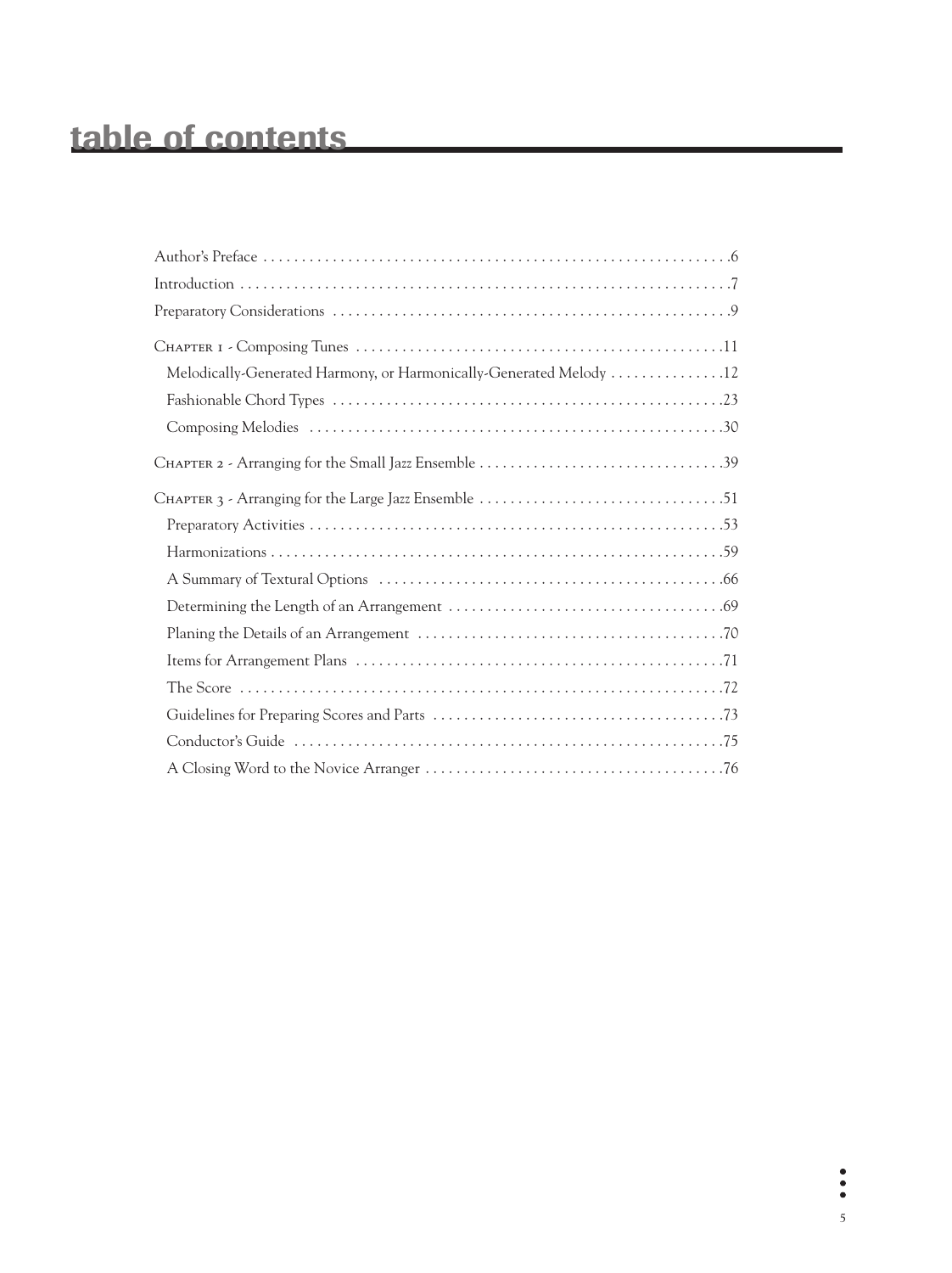### **A Word About "Old" Progressions**

In a Downbeat magazine interview about twenty years ago, Frank Zappa stated that he hated the II-V-I progression and hoped he'd never hear another one. While it is true that the progression is unparalleled in its commonness, forming the backbone of thousands of tunes, past and present, we can't dismiss its *continuing* importance simply because we lack the imagination to provide new and exciting twists to that chord cell. In culinary circles, one might venture to say that he/she hates fruits, vegetables, grains, dairy products, and all meats, because they've been consumed for so long that we've grown tired of them. But the real problem, in such a case, is a lack of imagination, with regard to finding new ways to prepare those staples. And we'd be as hard-pressed to replace those food groups with 4-5 new groups as Zappa would be to find a chord cell that would replace the II-V-I progression, especially with regard to tradition, popularity, harmonic function, and flexibility. One might as well tire of oxygen or water!

Nearly all of our perceptions and evaluations of things and events, whether objective or subjective, depend upon the need for contrasts, which provide a foundation for relative comparisons. Usually such contrasts are polar opposites, like hot-cold, lightness-darkness, sweetbitter, up-down, joy-sadness, exciting-dull, new-old, and so on. The distribution between two opposites may be relatively equal or inequal. Night and day are close to being equal in duration. On the other hand, we might describe a friend with statements like "He's almost always optimistic, but sometimes he suffers short, but deep, spells of depression." In other words, we can't really know "up" without knowing "down," as we need opposites for comparison. One of the two opposites is often the norm, the standard, or the constant, against which something may truly be perceived as unusual, different, or unique. The II-V-I progression, without the enhancements that will be described later, forms the standard in the overall progressions of many tunes, providing a relatively constant element. However, it is generally *not* the II-V-I cells that cause us to notice, appreciate, or select a particular tune for performance or for an arrangement. Instead, it is *precisely* those moments when the progression briefly departs from the II-V-I mold that the tune gains distinction and perhaps preference. Yet it is the II-V-I cells that provide the basis for contrast, at least in the vast majority of the jazzman's repertoire, without which the progression would either make no impression, or the impression that it lacks a sense of foundational solidity and contrasts. This explains, in part, why it is so difficult to write great contemporary jazz progressions like those written by composers Wayne Shorter, Herbie Hancock, or Ron Miller. In searching for *new* constants and contrasts, there is a strong likelihood that we may amass more than a few tunes that are relative failures. The use of a simple, unadorned II-V-I (and modulations to other keys of II-V-I) is relatively easy to acquire. The following examples of *enhanced* II-V-I's, however, should be helpful and interesting. They should be performed at the keyboard, in order to assess their true value.

#### **Enhancing the II-V-I Progression**

The simplest way to enhance the II-V-I cell in a major key is to change one or more of the chord-types usually found on each. For example, II is most often a minor seventh chord, but the composer could change it to a dominant seventh or a half-diminished chord (minor seventh with a lowered fifth) with virtually no loss of function. The V chord, usually a dominant seventh, could become an altered dominant (dominant seventh with a augmented fifth and an augmented or flatted ninth) or a diminished scale dominant (dominant seventh with an altered ninth and a thirteenth). The I chord, which is usually a major seventh chord, could have an augmented fifth. Often the given melody will dictate which of these options exists. If the primary melody note over the I chord is the fifth, for example, then perhaps an augmented fifth in the chord would be inappropriate.

Mixtures of minor and major mode II-V-I progressions are often used for dramatic surprise, especially the use of a half-diminished chord on II and an altered dominant on V, which prepare the listener to expect a I minor chord, only to be surprised by the major form of the chord. This pleasant deception happens in "A Time For Love" (Johnny Mandel), "All The Things You Are" (Jerome Kern), and in "Everything Happens To Me" (Tom Adair/Matt Dennis). Curiously, in all three tunes the trait occurs in the last four measures of the bridge.

Hearin' the Changes, one of the books listed earlier in this chapter, presents a wide variety of ways to enhance the II-V-I progression (see Chapters 1 and 2) by way of extensions and substitute chords.

In Miller's MODAL JAZZ COMPOSITION, also cited earlier, the author presents progressions which sound and function much like the II-V-I cells, but aren't, which he calls parody cadences and cryptic cadences (see p.60 and pp.97-98).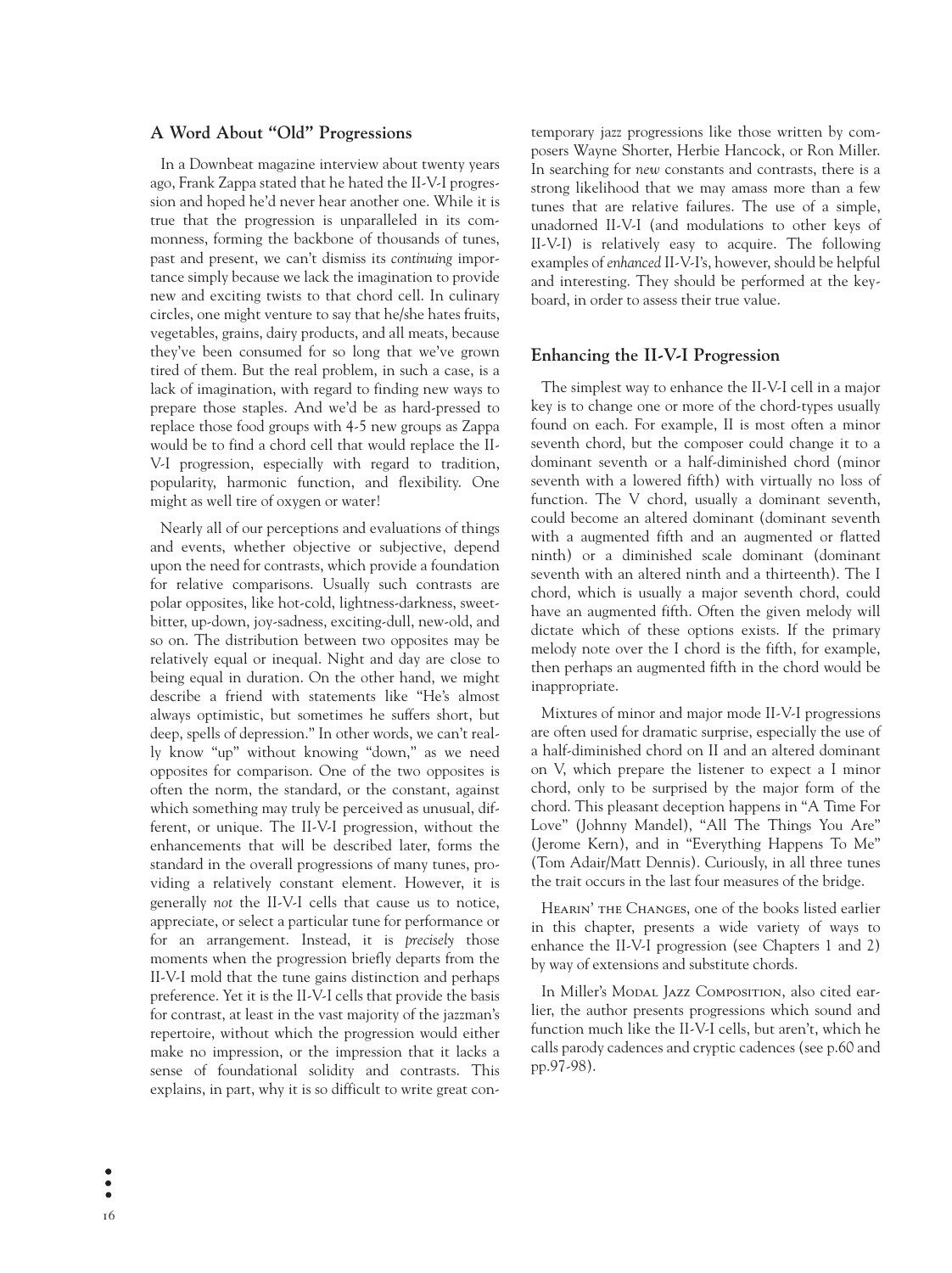The chord durations in contemporary tunes are generally longer than those found in the quickly-moving bebop and standard tune progressions, often lasting 2-8 measures each. Furthermore, since they tend to dwell on parallel motion of like chord-types, striking and dramatic chord connections are especially desirable. The effect is much like that of viewing time-lapse photography of the blossoming of flowers of different and vivid colors. Selecting the appropriate 'keys' of consecutive chords, under these circumstances, is especially critical, if the effect is to rival that of the blossoming flowers. For example, a C7sus chord that moves down a whole-step to a B<sup>b</sup>7sus, or up a perfect fourth to an F7sus won't have the same impact as moving from a C7sus to an F#7sus, or to an E∑7sus. In other words, the *exact* nature of the shift from one chord to another is a factor. It's not simply a matter of moving to any other place, but to a *particular*, well-chosen place, at least at those times when one is searching for a stunning, dramatic contrast. C7sus to B or F7sus would create a subtle, milder contrast, and easures each: Funther<br>arallel motion of like<br>chord connections a<br>much like that of vi<br>ne blossoming of flow<br>electing the appropri<br>mder these circumstar<br>fect is to rival that<br>xample, a C7sus chor<br>on a Bb7sus, or up a perf<br>n

*FIGURE 1-N* "Men In White," Ron Miller

could be used at times when *that* is the desired effect. All this and more should be heard at the keyboard for careful evaluation, adding other intervallic relationships between successive chords, and experimenting with other chord-types and mixtures of chord-types.

It will be found that other factors have an effect on the sounds created by certain consecutive chords, to include: (1)the chosen register (low, medium, or high); (2) the exact pitch on which each chord is built (i.e., chords built on B, C, or D<sup>b</sup>, though in the same proximity, can sound very differently from one another, in terms of weight, brightness/darkness, etc.); (3) the spacing of the notes of the chords (i.e., thirds, fourths, clusters, polychords, and the range width or tessitura of the entire voicing); and, most especially (4) the function (i.e., the 5th, or ninth, or thirteenth, etc.) of the top note of the chord, or the emphasized melody note. In Figures 1-N and 1-O, chord symbols are provided, along with the emphasized melody notes, as samples of choice chordsequencing.



*FIGURE 1-O* "JC On The Land," Ron Miller

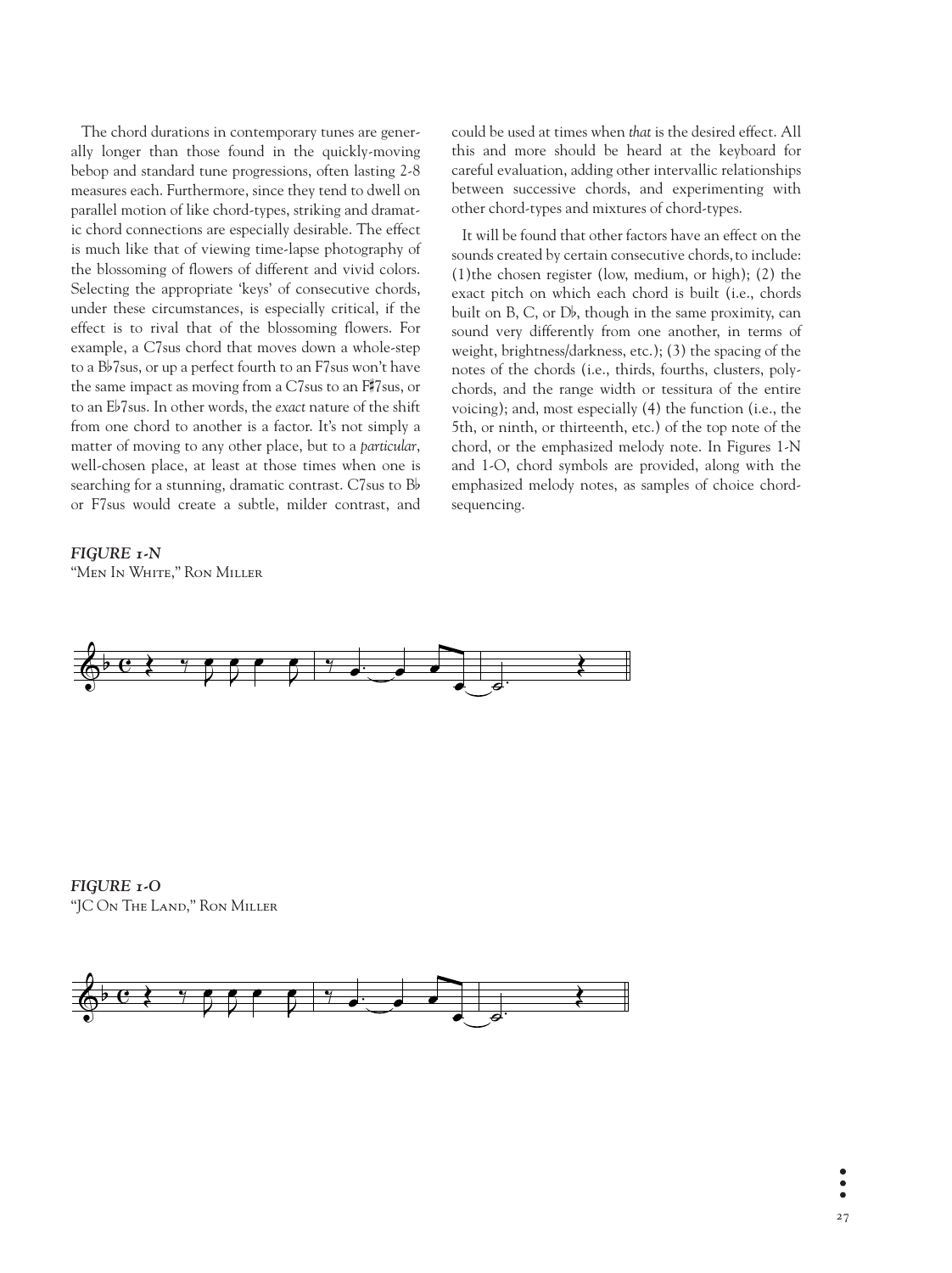Figures 1-N and 1-O are mere sketches to illustrate, primarily, chord sequences and emphasized melody notes. They do not show the many subtle aspects of the melody contained in the complete versions. Both pieces are contained in a collection entitled THE RON MILLER Song Book, available by contacting RonJam Music, 645 S.E. 4th Ct., Dania, Florida, 33004. Nevertheless, the figures shown here reveal a number of interesting aspects of the pieces.

# **Men In White**

- 56-measure length, subdivided into 5 major segments (ABCDE) of 16, 12, 8, 12, and 8 measures, respectively.
- Though the entire melody is not shown here, there are only two melodic themes for the total length, the second of which occurs only in the two 8-measure segments (rehearsal letters C and E). Letter E is identical to C, but a semi-tone lower.
- Preponderance of 7sus chords.
- Quickened pace of harmonic rhythm at B and D (mostly 2-bar durations), offering contrast to the much longer durations found everywhere else.
- Emphasized melody notes are nearly always functioning as upper extensions of the chord (9th, 11th/4th, or 13th).
- Sequencing of 7sus chords reveal root motions of minor third up or down (3 times), major third up (2 times), and half-step down (3 times).
- Chords having the longest durations (8-12 measures) are the three minor seventh chords, which are placed at the beginning, the halfway point, and the end.
- The minor seventh chords that appear at letters C and E both follow a 7sus chord having the same root.
- Retention of the melody note, D (meas.5-9 of letter D), as the 9th of the C7sus, then as the 7th of E7sus (*common-tone* principle).

# **JC On The Land**

- Also a 56-measure length, but subdivided into 20, 20, 8, and 8-measure segments, producing an AAB or AABB from, depending upon your personal view (Miller calls it AAB).
- Quickened harmonic rhythm at B provides contrast.
- Preponderance of 7sus chords, though not quite to the degree found in "Men In White." The B section here reveals a wider variety of chord-types, even containing a traditional II-V cell (E– A7). The first chord of the B section (C minor-major seventh over a G bass) provides a distictive sound that is also in sharp contrast to the 7sus chords.
- Like "Men In White," nearly all emphasized melody notes function as extensions of the chord or a highlysignificant note of the chord, such as the augmented fourth of the A∑ chord in measure 14.
- Root motions of the preponderant 7sus chords are tritone, minor third, major second, and minor second. Interestingly, all of the chord roots of the A section belong to a single *diminished cycle* (A♭, B, D, and F).
- Retention of melody note, B∑ (meas.9-16 of letter A), as 4th (or 11th) of the F chord, then as the 9th of the A∑ chord (*common-tone*).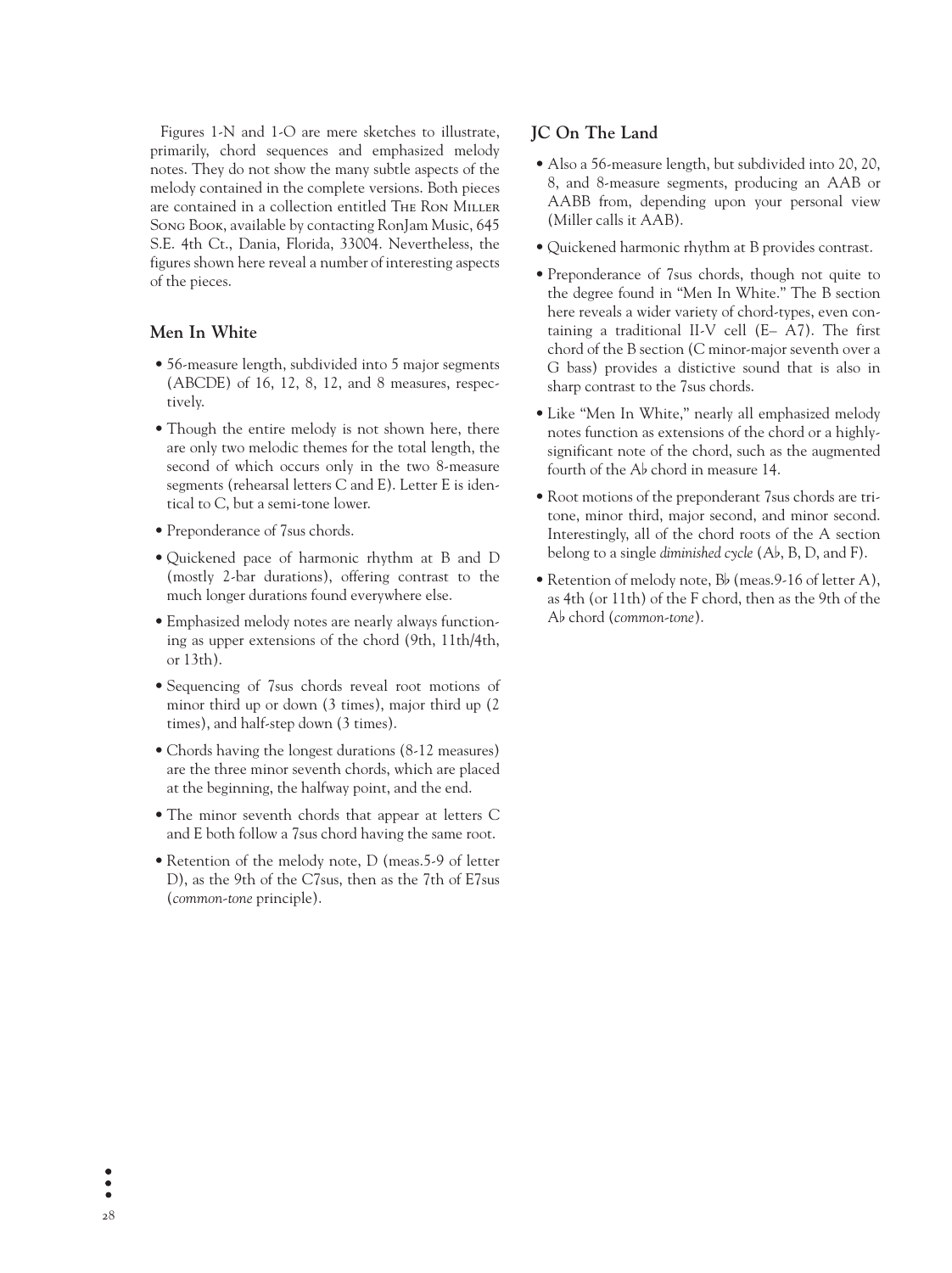# **Ostinati/Vamps**

An *ostinato* or *vamp* (alternate terms) is a repetitious accompmental cell, usually in 2-4 measure increments. It can be as simple as an unvarying chord cell, but most often an ostinato involves specific rhythmic figures, bass melodies, and chord voicings in its cellular structure. An ostinato might only serve as a mood-setting introduction and/or ending (especially *fade-out* endings), but it often continues for part or all of the melody chorus. Because of the number of structural elements (rhythm, bass melody, and voicings), it is often adapted, without loss of its characteristic sound or 'feel', to successive changes of chord that occur in the unfolding of the melody chorus. Hancock's "Maiden Voyage" and "Cantaloupe Island," Miles Davis' "So What" and "All Blues," Horace Silver's "Senor Blues," and Steve Swallow's "Como En Vietnam" are but a representative handful of tunes which make use of ostinati. Examine pp.54-56 of Jazz Keyboard, pp.58-59 of Modal Jazz Composition, and The Ron Miller Song Book, for more examples.

The chief advantage of creating a good ostinato is that it sets the stage so completely for a composition that sometimes the presentation of the tune's melody becomes somewhat incidental (or at least flexible). The melody to "Maiden Voyage," for example, moves very slowly, contains only a handful of notes, and is relatively uneventful. Its ostinato is so distinctive and powerful as to become the primary definition of its musical character. In fact, this and many other ostinati are so descriptive of the tune that, if one were to hear *only* the ostinato, the tune's identity becomes obvious. Composers often *begin* their compositions by creating a strong ostinato. Initiates can learn much by emulating this procedure. The obvious dangers, of course, are that: (1) a weak ostinato will do little to propel the composition; and (2) ostinati generally invite a high degree of repetition, even needless repetition. The composer must look for opportunities to change chords/keys or even abandon the ostinato at times for the sake of contrast. A study of the examples mentioned earlier will reveal that good writers are aware of the dangers and take steps to avoid them.

## **A Summary of Harmonic Considerations**

- In general, adopt the process of harmonically-generated melody.
- Study and learn *many* great tunes.
- Write contrafacts, *at least* for practice.
- Examine the recommended book list.
- Hone your keyboard skills for better voicings and progressions.
- Learn to enhance traditional harmonic practices.
- Listen to recordings of the composers mentioned here.
- Play and study all examples (Figures I-A to I-O).
- Re-read the segments on Fashionable Chord-types, Modulations, and Chord Connections.
- Experiment with creating ostinati as a procedure for composing new tunes.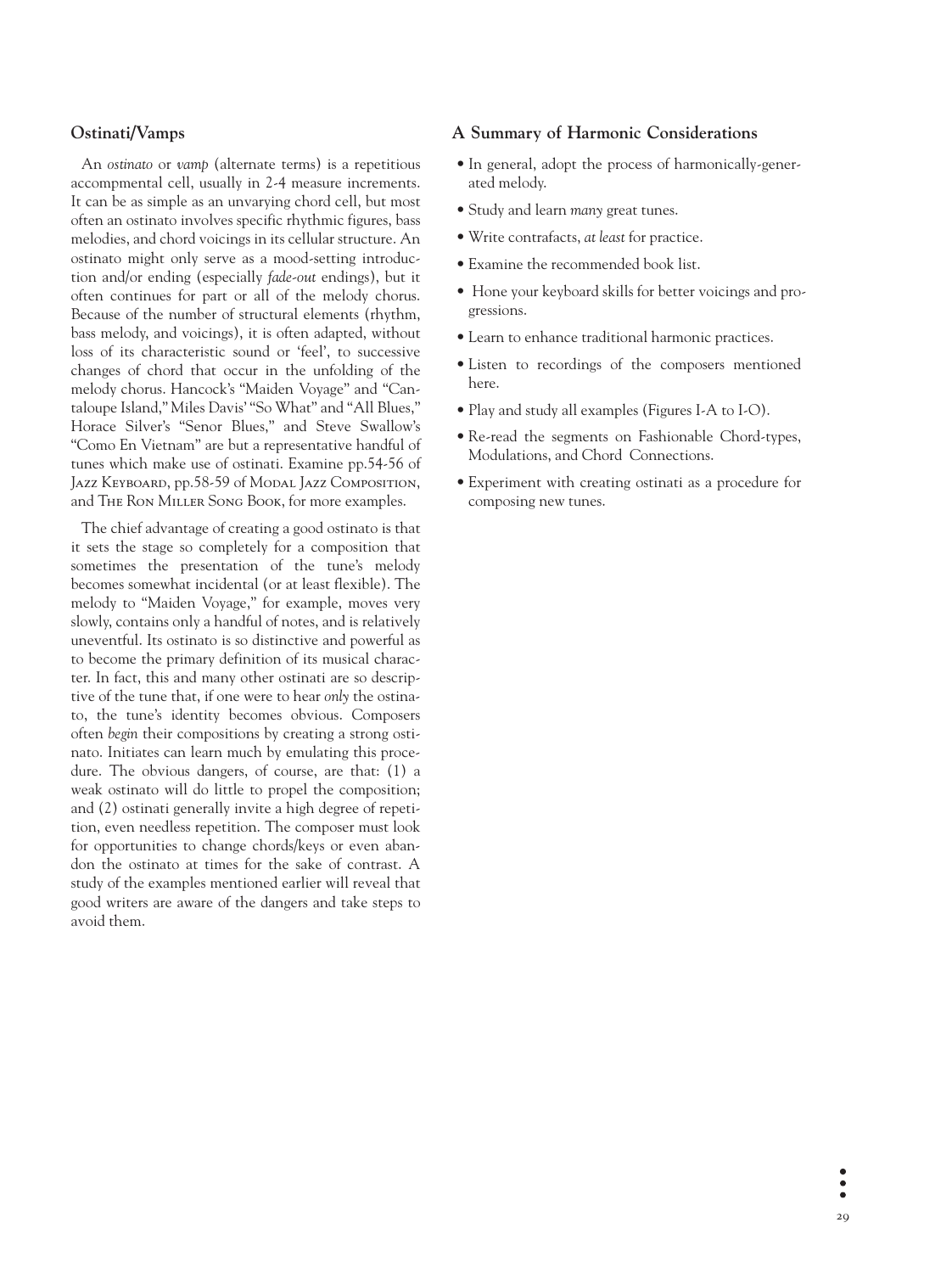

The first two measures of "Lush Life" (Fig. 1-P) is comprised of two similar phrases, each beginning on  $\mathsf{A}\flat$ , each harmonized with the same chords, and have the same rhythmic structure and contour. But the pitches of the quarter-note triplets and the notes to which they resolve are very different, revealing Strayhorn's ingenuity and attention to detail. Also, all three "A" sections (AABA form) begin in like manner, but are melodically and harmonically tailored to end up in three very different places. Then there is the bridge, which begins with two identical 1-measure phrases, melodically, but which are harmonized differently on beats 3 and 4 of those measures. There are many aspects of "Lush Life" which cause it to be regarded as one of the best tunes ever written. Even the verse section is so strong that most jazz performers won't consider playing the tune without including it, which is rare among other tunes having verses. "Lush Life" is in the key of Db. Strayhorn enters that tonic chord from no less than four different chords,

to include  $\text{Ab}7$  (V7), D7 ( $\text{b}117$ , the tri-tone substitute for V7), A7(‡9), and G7sus! Not only are the last two chords considered unlikely substitutes for the first two, but the use of a 7sus chord pre-dates its use in "Maiden Voyage" by about 45 years!

In Fischer's "Tahlia" (Fig. 1-S), each 'A' section begins with a different series of melody notes against essentially the same harmonies, and with the same melodic rhythms. Yet because each section is sixteen measures long (an interest-filled sixteen measures at that!), the listener is led to believe that each section begins with the same melody notes.

Miller's "Wood Dance" (Fig. 1-T) is a fine example of repeating a melody without using the same rhythms, which causes it to sound more spontaneous and lesspredictable. Its also a good example of repeating a phrase, but resolving to a different place (note *and* chord) at the end.

 $\bullet$ 32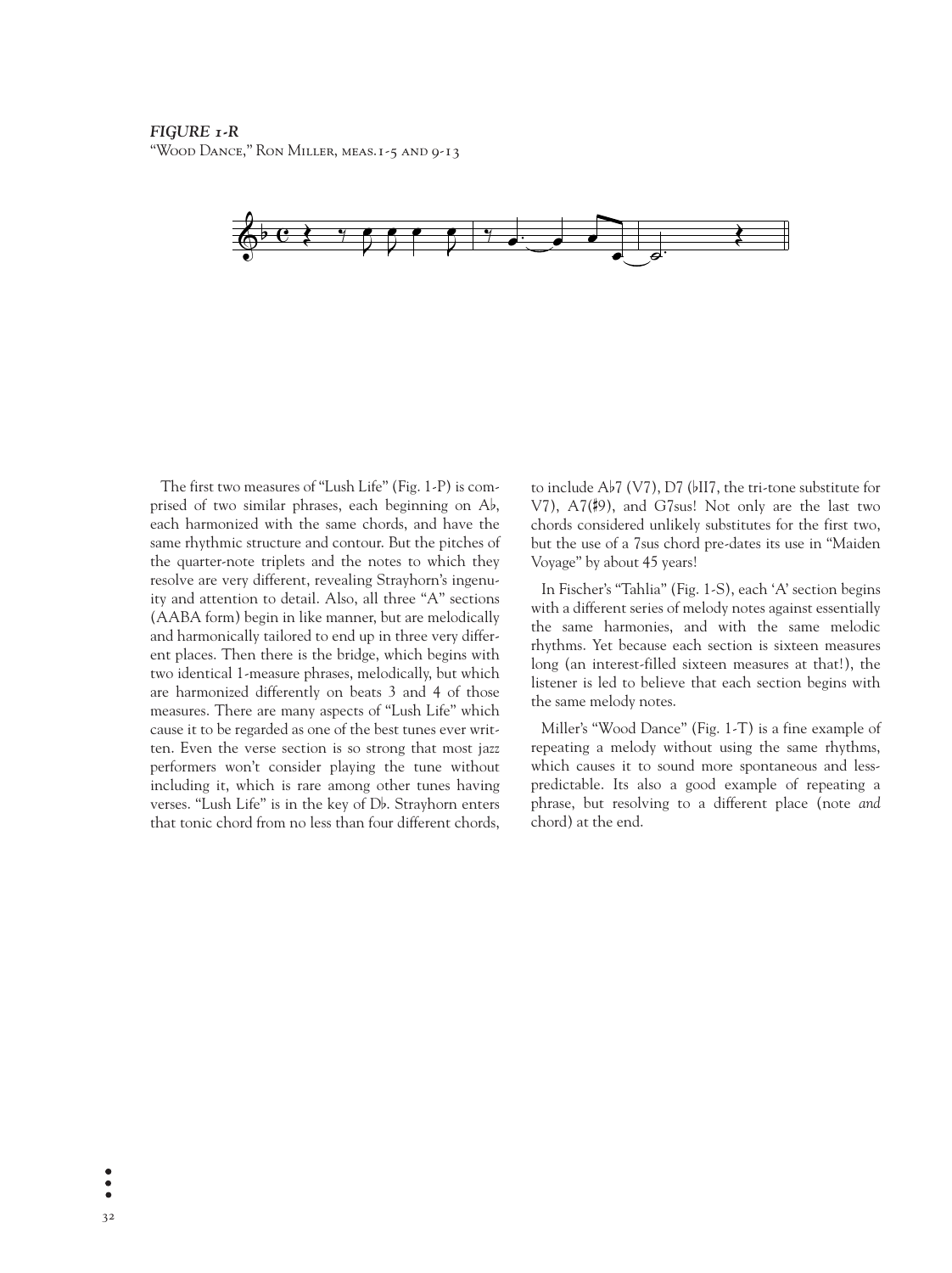## **Melodic Climaxes**

There are various ways to achieve a musical climax, to include volume, harmonic intensity, modulations, and rhythmic intensity. An *arrangement* of a tune could also push a tune to its maximum peak, as well as the solo performer (instrumentalist *or* singer). But by far the most common way to effect a musical climax in the tune itself, as opposed to an arrangement or performance of it, is through the use of a range climax, in terms of the placement of the highest note of the entire melody. Strategically, a *range climax*, when it is used, is best placed somewhere near the end of the tune. Some tunes, even very successful ones, don't incorporate a climax of this sort. Other tunes use one, but place it near the center of the tune's length, as in "I Love You" and "Stella By Starlight," where the highest note appears at the bridge, approximately sixteen measures before the end. Still others will duplicate the highest pitch in two or more separate places within the tune. Nonetheless, a high percentage of tunes utilize a range climax near the end of their length. Often the highest note is accompanied by a dramatic harmonic event as well, such as a modulation, or a colorful chord-type (i.e., a halfdiminished or an altered dominant). Usually, the climax is followed (to the very end) by a downward taper in range and volume, letting the 'dust settle', and bringing the tune to a more gentle or melancholy close. If the highest note has been withheld until a point near to the end, a melodic climax is more common in ABAB' or ABAC forms, where there is an easier option to craft a rise in range in the last eight measures without disturbing the expected recurrence of an earlier section that occurs in AABA forms, for example. However, some AABA tunes *will* be found to have a slightly tailored last 'A' section, in order to accommodate a melodic climax. An examination of the following list of tunes will reveal a high percentage of ABAB' and ABAC forms. Most, though not all, of the tunes are the usual 32 measures in length. The measure containing the highest note of the melody (range climax) is also given in the list, numbered from the end of each entry.

| ΤυΝΕ                                     | <b>NUMBER OF MEASURES FROM END</b> |
|------------------------------------------|------------------------------------|
| Blue In Green                            | I                                  |
| Come Rain Or Come Shine                  | $\boldsymbol{2}$                   |
| E.S.P.                                   | $\mathbf{z}$                       |
| Flamingo                                 | 2                                  |
| Four                                     | $\overline{2}$                     |
| Giant Steps                              | $\overline{2}$                     |
| All Of Me                                | 3                                  |
| All The Things You Are                   | 3                                  |
| Embraceable You                          | 3                                  |
| <b>Forest Flower</b>                     | 3                                  |
| I Can't Get Started                      | 3                                  |
| My Ideal                                 | 3                                  |
| Alone Together                           | $\overline{\mathcal{L}}$           |
| Dolphin Dance                            | 4                                  |
| <b>Have You Met Miss Jones</b>           | 4                                  |
| Isn't It Romantic                        | $\overline{\mathcal{L}}$           |
| Taking A Chance On Love                  | 4                                  |
| The Touch Of Your Lips                   | 4                                  |
| <b>Five Hundred Miles High</b>           | 5                                  |
| I Should Care                            | 5                                  |
| Serenata                                 | 5                                  |
| When Your Lover Has Gone                 | 5                                  |
| You Stepped Out Of A Dream               | 5                                  |
| <b>But Beautiful</b>                     | 6                                  |
| <b>But Not For Me</b>                    | 6                                  |
| Days Of Wine And Roses                   | 6                                  |
| Fools Rush In                            | 6                                  |
| How About You                            | 6                                  |
| I Thought About You                      | 6                                  |
| Lament                                   | 6                                  |
| My Funny Valentine                       | 6                                  |
| My Romance                               | 6                                  |
| Out Of Nowhere                           | 6                                  |
| The Best Thing For You Is Me             | 6                                  |
| Long Ago And Far Away                    | 7                                  |
| On Green Dolphin Street                  | 7                                  |
| Someday My Prince Will Come              | 7                                  |
| Soon                                     | 7                                  |
| Strollin'                                | 7                                  |
| What Are You Doing The Rest Of Your Life | 7                                  |
| A Foggy Day                              | 8                                  |
| Autumn In New York                       | 8                                  |
| Gone With The Wind                       | 8                                  |
| Here's That Rainy Day                    | 8                                  |
| I'm Old-Fashioned                        | 8                                  |
| It's You Or No One                       | 8                                  |
| Make Someone Happy                       | 8                                  |
| <b>Meaning Of The Blues</b>              | 8                                  |
| Poor Butterfly                           | 8                                  |
| Quiet Nights                             | 8                                  |
| The Lieb                                 | 8                                  |
| <b>Time After Time</b>                   | 8                                  |
| <b>Wood Dance</b>                        | 8                                  |